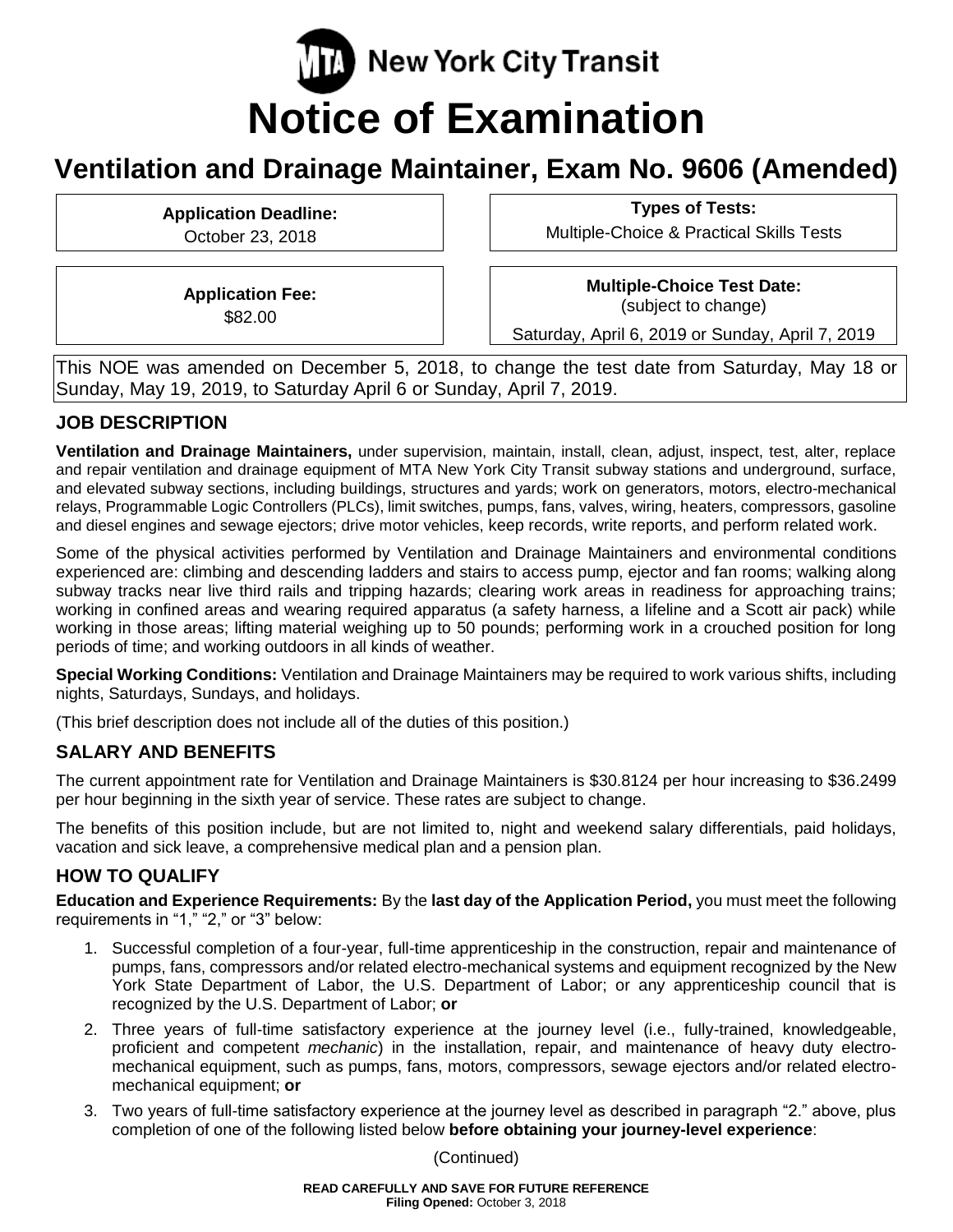## **HOW TO QUALIFY** (Continued)

- a. Two years of full-time satisfactory experience performing work described above in "2" as a mechanic's helper, apprentice or trainee; or
- b. Graduation from a recognized trade school or technical school, with a major course of study in electromechanical, electrical or electronic technology, or a closely related field totaling 600 hours; or
- c. Graduation from a vocational high school, with a major course of study in electro-mechanical, electrical or electronic technology, or a closely related field; or
- d. An associate degree or a higher-level degree, from an accredited college or university with a major course of study in electro-mechanical, electrical or electronic technology, or a closely related field.

Vocational high school, trade school or technical school education must be approved by a State's Department of Education or a recognized accrediting organization. The college or university must be accredited by regional, national, professional or specialized agencies recognized as accrediting bodies by the U.S. Secretary of Education, and by the Council for Higher Education Accreditation (CHEA).

Qualifying part-time experience will be credited on a pro-rated basis.

You may be given the multiple-choice and practical skills tests before we review your qualifications. You are responsible for determining whether you meet the qualification requirements for this examination prior to submitting your application. If you are marked "Not Qualified," your application fee will **not** be refunded and you will **not** receive a score.

## **REQUIREMENTS TO BE APPOINTED**

**Driver License Requirement:** At the time of appointment you must have:

- 1. A Class B Commercial Driver License (CDL) valid in the State of New York with an endorsement for hazardous materials and no restrictions that would disqualify you from performing the duties of this position; or
- 2. A motor vehicle driver license valid in the State of New York and a learner permit for a Class B Commercial Driver License (CDL) valid in the State of New York with an endorsement for hazardous materials and no restrictions that would disqualify you from performing the duties of this position.

If you qualify under "2" above, your appointment will be subject to the receipt of the Class B Commercial Driver License(CDL) valid in the State of New York, with an endorsement for hazardous materials and no disqualifying restrictions within six months of appointment.

The CDL, as described, must be maintained for the duration of your employment in the Ventilation and Drainage section. If you have moving violations, a license suspension or an accident record, you may be disqualified.

**Commercial Motor Vehicle Driving Experience in the Military or New York National Guard**: If you are an active member or former member (discharged in the past year) of the military or New York National Guard and have experience driving a Commercial Motor Vehicle in the military or New York National Guard, you may be eligible for a waiver of the New York State commercial driving skills test through the New York State Department of Motor Vehicles. If you believe that you may be eligible for this waiver, you must apply for the waiver through the New York State Department of Motor Vehicles.

**Medical Requirement:** Medical guidelines have been established for the position of Ventilation and Drainage Maintainer. You will be examined to determine whether you can perform the essential functions of the position. Where appropriate, a reasonable accommodation will be provided for a person with a disability to enable him or her to take the examination, and/or perform the essential functions of the job

**Drug Screening Requirement:** You must pass a drug screening in order to be appointed, and if appointed, you will be subject to random drug and alcohol tests for the duration of your employment. Additionally, if you have tested positive on a drug or alcohol test or had a refusal to test during pre-employment or while employed by a Federal DOTregulated employer during the applicable period, you must have completed the Substance Abuse Professionals (SAP) process required by federal law in order to be promoted to this safety-sensitive position.

**Residency:** New York City residency is not required for this position.

**English Requirement:** You must be able to understand and be understood in English.

**Proof of Identity:** Under the Immigration Reform and Control Act of 1986, you must be able to prove your identity and your right to obtain employment in the United States prior to employment with MTA New York City Transit.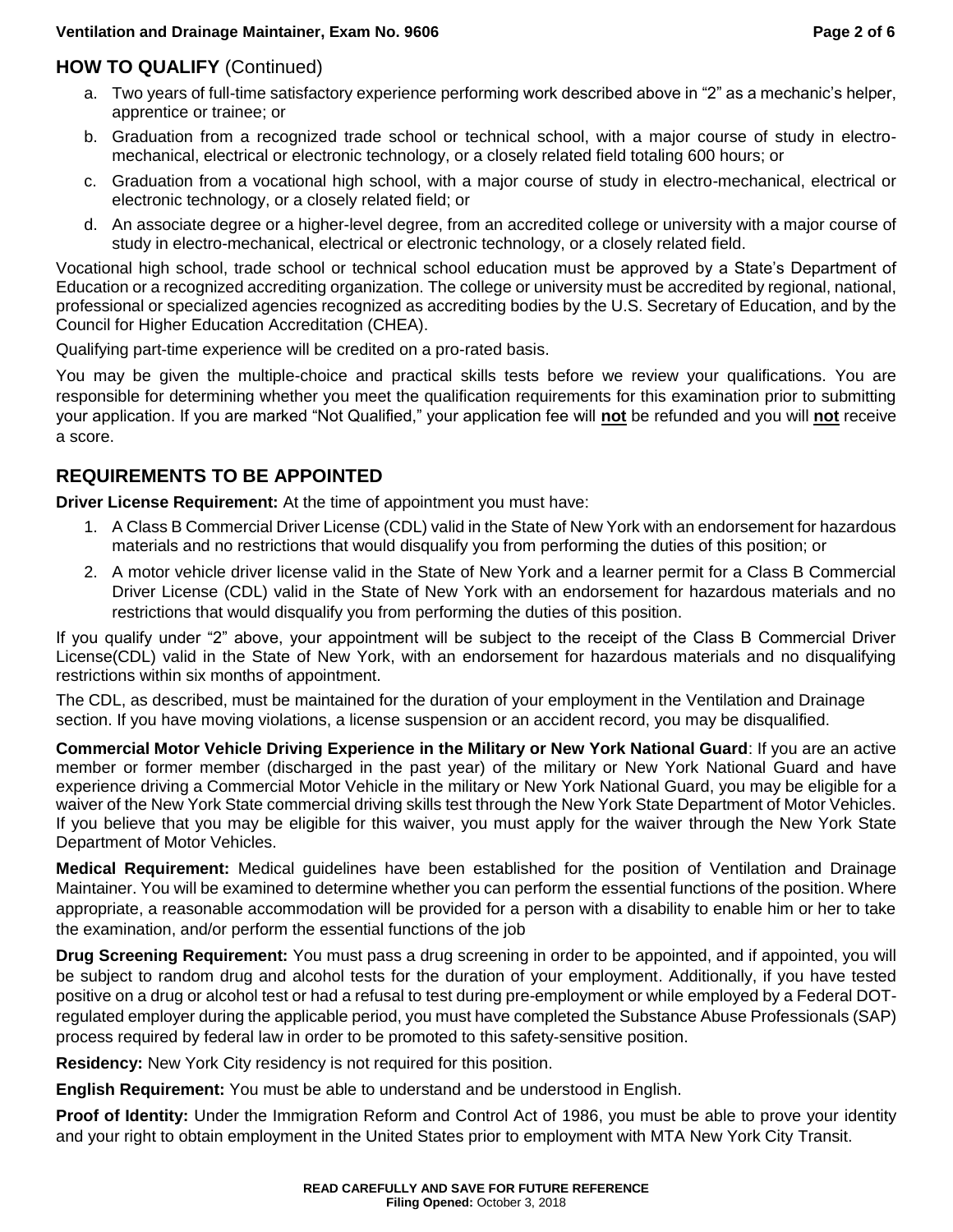## **HOW TO OBTAIN AN APPLICATION**

During the application period, you may obtain an *Application* for this examination online at <http://www.mta.info/nyct/hr/appexam.htm> or in person at the MTA Exam Information Center as indicated below:

**MTA Exam Information Center:** Open Monday through Friday, from 9 AM to 3 PM, in the lobby at 180 Livingston Street, Brooklyn, New York. Directions: take the A, C, F or R trains to the Jay Street-Metro Tech Station, or the 2, 3 or G train to the Hoyt Street Station.

## **REQUIRED FORMS**

- 1. **Application:** Make sure that you follow all instructions included with your *Application*, including payment of fee. Save a copy of the instructions for future reference.
- 2. **Education and Experience Test Paper:** Write your social security number in the box at the top of the cover page, and the examination title and number in the box provided. This form must be filled out completely and in detail for you to receive your proper rating. Keep a copy of your completed Education and Experience Test Paper for your records.
- 3. **Foreign Education Fact Sheet (Required only if you need credit for your foreign education for this examination):** If you were educated outside the United States, you must have your foreign education evaluated to determine its equivalence to education obtained in the United States. The services that are approved to make this evaluation, as well as instructions on how to submit this evaluation are listed in the Foreign Education Fact Sheet included with your application packet. When you contact the evaluation service, ask for a "document-by document" (general) evaluation of your foreign education.

## **HOW TO SUBMIT AN APPLICATION AND PAY THE APPLICATION FEE**

If you believe you meet the requirements in the "How to Qualify" section, **you must apply by mail**. MTA New York City Transit will **not** accept applications in person.

#### **Applications by Mail must:**

- 1. Include all of the required forms, as indicated in the "Required Forms" section above.
- 2. Be postmarked by the last day of the application period.
- 3. Be mailed to the address in the "Correspondence" section of this notice.
- 4. Include the appropriate fee in the form of a money order.

#### **The Money Order (Postal Money Order Preferred) must:**

- 1. Be made payable to MTA New York City Transit.
- 2. Be valid for one year.
- 3. Have the following information written on it: your name, home address, the last four digits of your social security number, and the exam title and exam number.

Save your money order receipt for future reference and proof of filing an *Application*.

#### **Cash and personal checks will not be accepted**.

**Application Fee:** This fee is generally not refundable. Under special circumstances, you may be entitled to a refund. You should refer to the Department of Citywide Administrative Services (DCAS) General Exam Regulations to determine if you are entitled to a refund prior to requesting a refund. You can refer to the bottom of the last page of this Notice of Examination for instructions on how to obtain a copy of the DCAS General Exam Regulations.

## **HOW TO SUBMIT AN APPLICATION WHEN REQUESTING A FEE WAIVER**

Applicants who wish to request a Fee Waiver must obtain an *Application* in person at the MTA Exam Information Center as indicated below and must submit the *Application* and required forms by mail to the address in the Correspondence section below **by the last day of the application period.**

MTA New York City Transit will not accept applications in person. Additional information on requesting an application fee waiver is available with the *Application.*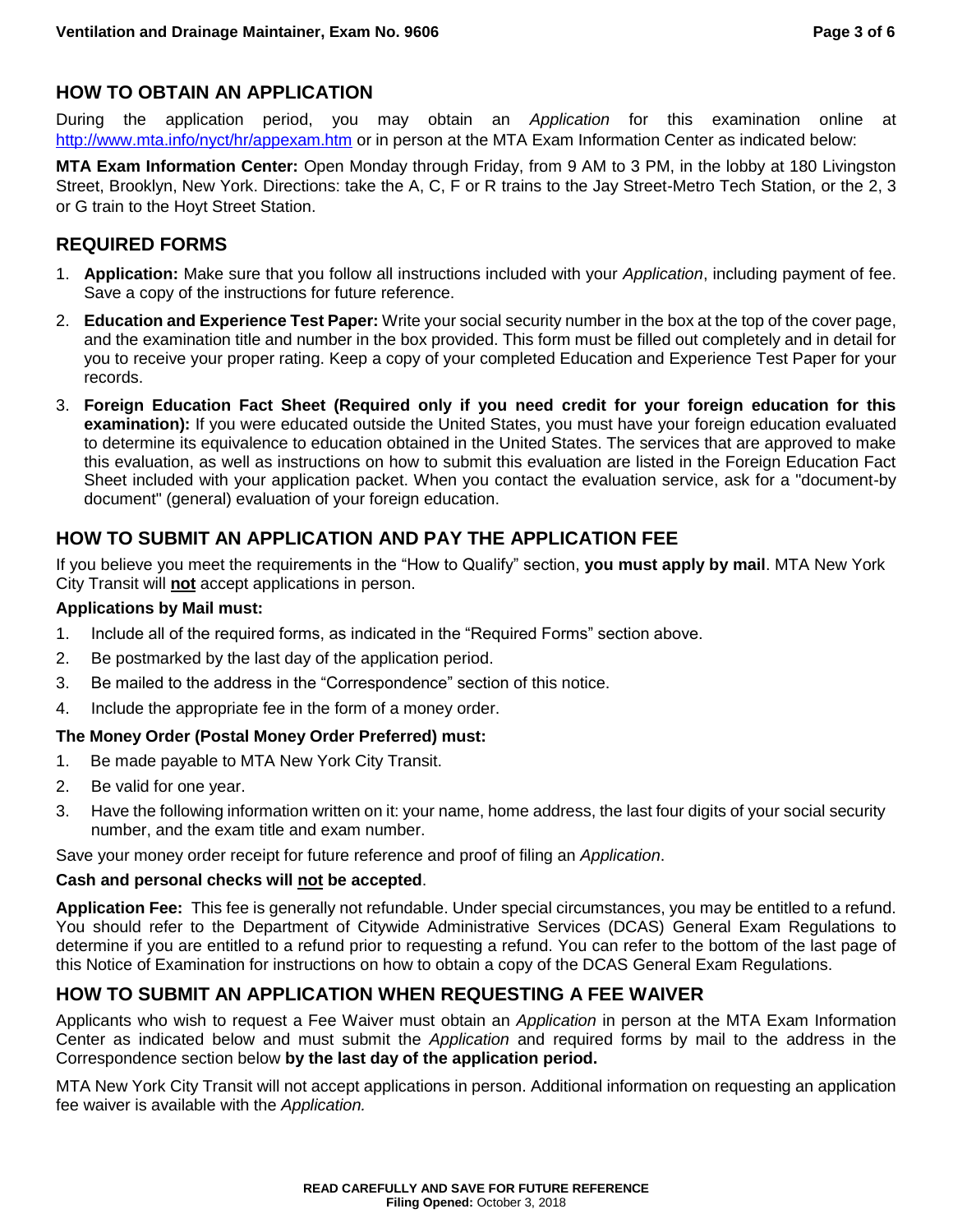## **ADMISSION LETTER**

An *Admission Letter* will be mailed to you about 10 days before the date of the multiple-choice test. If you do not receive an *Admission Letter* at least 4 days before the test date, you may obtain a duplicate letter at the MTA Exam Information Center (as indicated above). A paper copy of the *Admission Letter* is your ticket for admission to the test.

## **THE TEST**

You will be given a qualifying multiple-choice test and a competitive practical skills test. You must achieve a score of at least 70% to pass each test. Your score on the competitive practical skills test will determine your place on the eligible list.

Veterans' or Disabled Veterans' Credit will be granted only to eligible passing candidates who request that such credit be applied. Veterans' or Disabled Veterans' Credit should be requested at the time of application, but **must** be requested before the date the eligible list is established. Claims for Veterans' or Disabled Veterans' Credit cannot be made once the eligible list is established.

The qualifying multiple-choice test may include questions on basic electrical theory; electrical, mechanical, pneumatic and hydraulic devices and components related to the ventilation and drainage trade; proper selection and use of tools, instruments and materials; safe, proper and efficient work practices; reading and interpreting blueprints and drawings; performing job-related calculations; keeping records and other related areas.

The competitive practical skills test may include tasks related to the installation, testing, maintenance, and repair of electrical, electronic, mechanical, and electromechanical components and systems related to the ventilation and drainage trade, including the selection and use of appropriate tools, materials, and measuring devices; related mechanical work; reading and interpreting technical drawings; shop math; safe work practices and procedures; and other related areas.

#### **TEST ADMINISTRATION GUIDELINES**

**Warning:** You are not permitted to enter the test site with cellular phones, smart watches, beepers, pagers, cameras, portable media players, or other electronic devices. Calculators are permitted; however, they must be hand-held, battery or solar-powered, numeric only. Calculators with functions **other than** addition, subtraction, multiplication and division **are prohibited**. Electronic devices with an alphabetic keyboard or with word processing or data recording capabilities such as planners, organizers, etc. are prohibited. If you use any of these devices in the building at any time before, during or after the test, you may **not** receive your test results, your test score may be nullified, and your application fee will **not** be refunded.

You may not have any other person, including children, present with you while you are being processed for or taking the test and no one may wait inside the test site while you are taking the test.

**Required Identification: You are required to bring one (1) form of valid (non-expired) signature and photo bearing identification to the test site.** The name that was used to apply for the exam must match the first and last name on the photo ID. A list of acceptable identification documents is provided below. **If you do not have an acceptable ID, you may be denied testing**. Acceptable forms of identification (bring one) are as follows: State issued driver's license, State issued identification card, US Government issued Passport, US Government issued Military Identification Card, US Government issued Alien Registration Card, Employer Identification Card with photo, or Student Identification Card with photo.

**Leaving:** You must leave the test site once you finish the test. If you leave the test site after being fingerprinted but before finishing the test, you will not be permitted to re-enter. If you disregard this instruction and re-enter the test site, you may not receive your test results, your test score may be nullified, and your application fee will not be refunded.

## **THE TEST RESULTS**

If you meet the qualifying education and experience requirements and pass the qualifying multiple-choice test and the competitive practical skills test, your name will be placed in final score order on an eligible list and you will be given a list number. You will be notified by mail of your test results. You will be considered for appointment when your name is reached on the eligible list.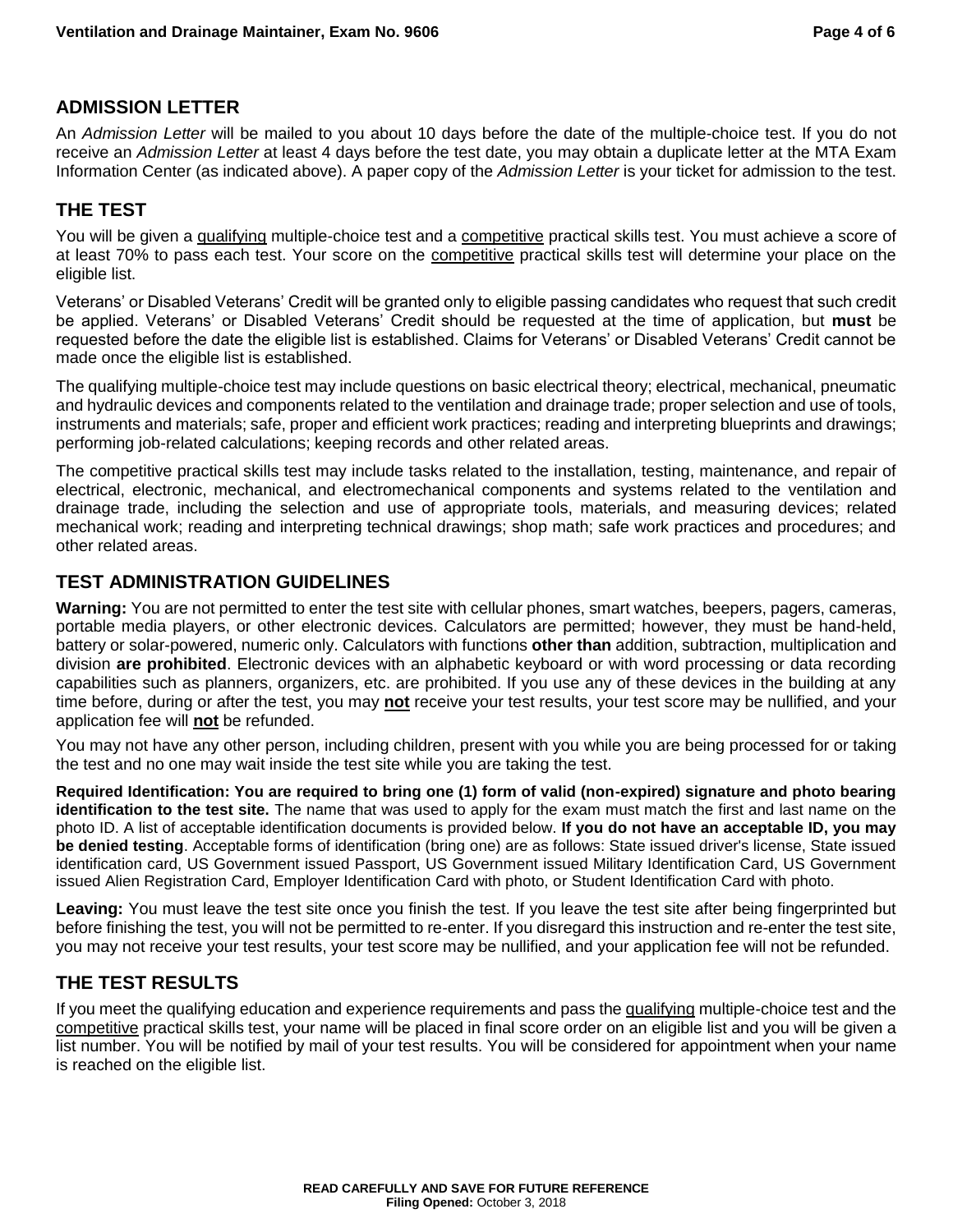## **SPECIAL ARRANGEMENTS**

**Special Test Accommodations:** If you plan to request special testing accommodations due to disability or an alternate test date due to your religious belief, follow the instructions included with your *Application* and mail your request to the address found in the "Correspondence Section" below no later than 30 days prior to the scheduled test date.

**Make-Up Test:** You may apply for a make-up test if you cannot take the test on the scheduled test date for any of the following reasons:

- 1. Compulsory attendance before a public body;
- 2. On-the-job injury or illness caused by municipal employment where you are an officer or employee of the City;
- 3. Absence from the test within one week after the death of a spouse, domestic partner, parent, sibling, child or child of a domestic partner where you are an officer or employee of the City;
- 4. Absence due to ordered military duty;
- 5. A clear error for which MTA New York City Transit is responsible; or
- 6. A temporary disability, pregnancy-related, or child-birth-related condition preventing you from taking the test.

To request a make-up test, mail your request with your documentation of special circumstances to the address found in the "Correspondence Section" below within 60 days of your scheduled test date or make the request within 90 after performing ordered military duty.

## **ADDITIONAL INFORMATION**

**Promotion Examination:** A promotion examination for this title is being held for eligible MTA New York City Transit employees. The names appearing on the promotion list will be considered first in filling vacancies with MTA New York City Transit.

## **CORRESPONDENCE**

**Change of Contact Information**: It is critical that you promptly notify MTA New York City Transit of any change to your contact information (telephone number, mailing address and/or email address). You may miss important information about your exam(s) or consideration for appointment, including important information that may require a response by a specified deadline, if we do not have your correct contact information. To update your contact information with MTA New York City Transit, you may:

- 1. Visit us at the MTA Exam Information Center;
- 2. Email us at [examsunit@nyct.com,](mailto:examsunit@nyct.com) with the subject named 'Contact Info Update'; or
- 3. Mail us at the address below, with the words 'Contact Info Update' next to the exam title.

Your request must include your full name, exam title(s), exam number(s) and your old and new telephone numbers, mailing and/or email address.

**If you are a current MTA employee, all changes to your employee contact information must be made through the MTA Business Service Center (BSC) via the employee portal at [www.mymta.info.](http://www.mymta.info/)**  All other correspondence must be sent to the following address:

> Ventilation and Drainage Maintainer, Exam No. 9606 MTA New York City Transit 180 Livingston Street, Room 4070 Brooklyn, NY 11201